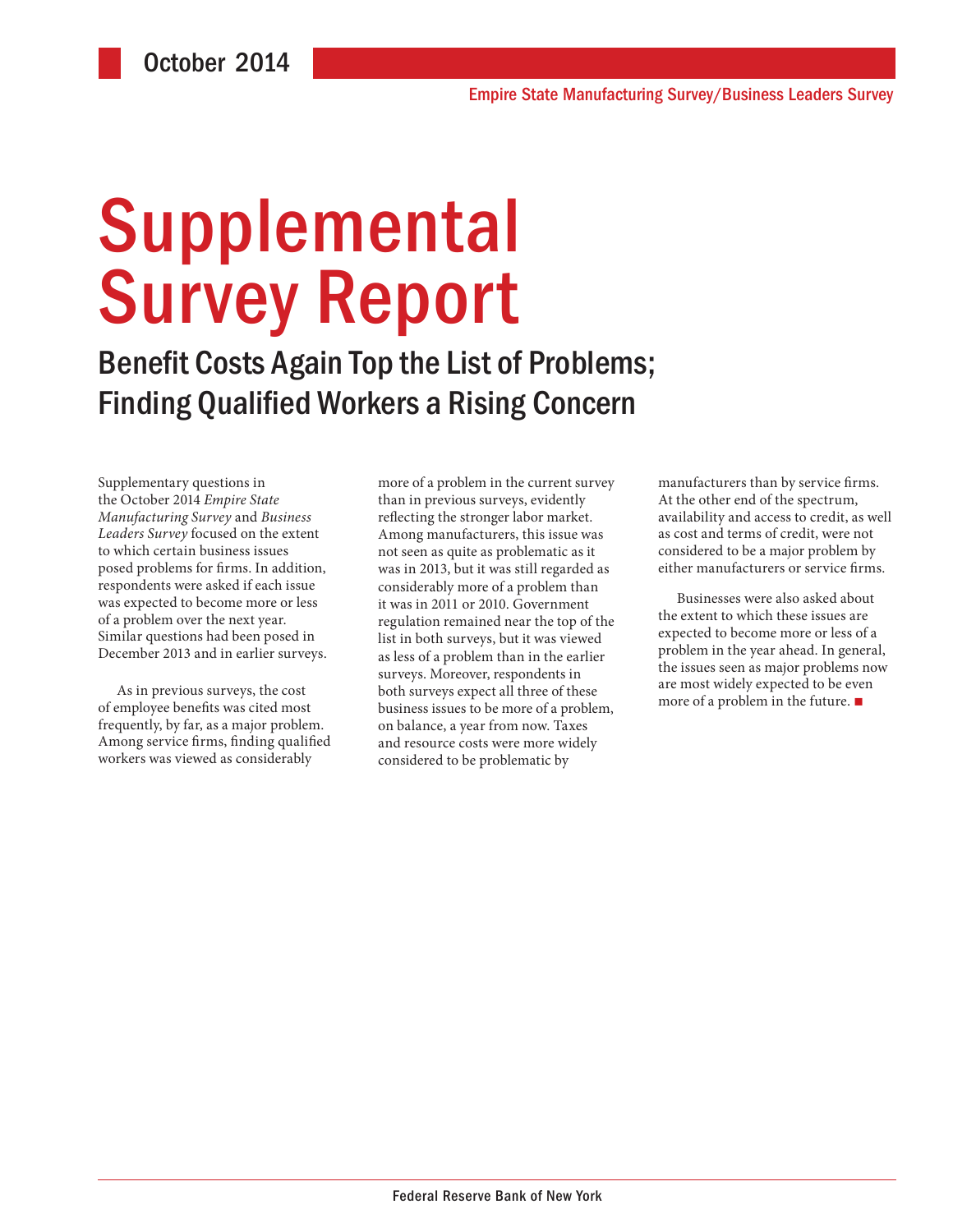#### QUESTION 1

**Thinking about ongoing problems facing your business, to what extent does each of the following issues pose a problem for your firm?**

|                                   | <b>Empire State Manufacturing Survey</b> |                |                |                |                                           |        |
|-----------------------------------|------------------------------------------|----------------|----------------|----------------|-------------------------------------------|--------|
|                                   | Percentage of Respondents Reporting      |                |                |                |                                           |        |
|                                   | <b>Relatively Minor</b><br>Problem       |                |                |                | <b>Relatively</b><br><b>Major Problem</b> | Index* |
|                                   |                                          | $\overline{2}$ | $\overline{3}$ | $\overline{4}$ | 5                                         |        |
| Employee benefit costs            | 2.3                                      | 1.2            | 15.1           | 39.5           | 41.9                                      | 79.4   |
| Finding qualified workers         | 5.8                                      | 8.1            | 19.8           | 34.9           | 31.4                                      | 69.5   |
| Government regulation             | 4.7                                      | 9.3            | 29.1           | 38.4           | 18.6                                      | 64.2   |
| Taxes                             | 5.8                                      | 15.1           | 29.1           | 32.6           | 17.4                                      | 60.2   |
| Cost of resources                 | 2.3                                      | 9.3            | 48.8           | 34.9           | 4.7                                       | 57.6   |
| Weak sales                        | 19.8                                     | 17.4           | 25.6           | 19.8           | 17.4                                      | 49.4   |
| Employee wage costs               | 9.3                                      | 17.4           | 37.2           | 27.9           | 8.1                                       | 52.0   |
| Quality of government services    | 11.6                                     | 19.8           | 47.7           | 14.0           | 7.0                                       | 46.2   |
| Availability and access to credit | 41.9                                     | 29.1           | 14.0           | 10.5           | 4.7                                       | 26.7   |
| Cost and terms of credit          | 41.2                                     | 30.6           | 18.8           | 5.9            | 3.5                                       | 25.0   |

|                                   | <b>Business Leaders Survey</b>      |                |      |                |                                           |          |
|-----------------------------------|-------------------------------------|----------------|------|----------------|-------------------------------------------|----------|
|                                   | Percentage of Respondents Reporting |                |      |                |                                           |          |
|                                   | <b>Relatively Minor</b><br>Problem  |                |      |                | <b>Relatively</b><br><b>Major Problem</b> | $Index*$ |
|                                   |                                     | $\overline{2}$ | 3    | $\overline{4}$ | 5                                         |          |
| Employee benefit costs            | 4.9                                 | 4.1            | 18.9 | 42.6           | 29.5                                      | 71.9     |
| Government regulation             | 11.2                                | 13.6           | 16.8 | 28.0           | 30.4                                      | 63.2     |
| Finding qualified workers         | 8.9                                 | 19.4           | 17.7 | 33.1           | 21.0                                      | 59.5     |
| Weak sales                        | 16.0                                | 17.6           | 30.4 | 21.6           | 14.4                                      | 50.2     |
| Taxes                             | 21.0                                | 14.5           | 29.0 | 25.0           | 10.5                                      | 47.4     |
| Employee wage costs               | 12.8                                | 15.2           | 36.8 | 28.8           | 6.4                                       | 50.2     |
| Quality of government services    | 24.4                                | 18.7           | 31.7 | 16.3           | 8.9                                       | 41.7     |
| Cost of resources                 | 14.5                                | 13.7           | 46.8 | 22.6           | 2.4                                       | 46.2     |
| Availability and access to credit | 45.6                                | 28.8           | 13.6 | 8.0            | 4.0                                       | 24.0     |
| Cost and terms of credit          | 48.4                                | 26.6           | 18.5 | 4.0            | 2.4                                       | 21.4     |

*\* The index represents a weighted average of responses, where column 1=0; column 2=25; column 3=50; column 4=75; column 5=100. This measure can range from 0-100, with 50 representing a symmetric response pattern.*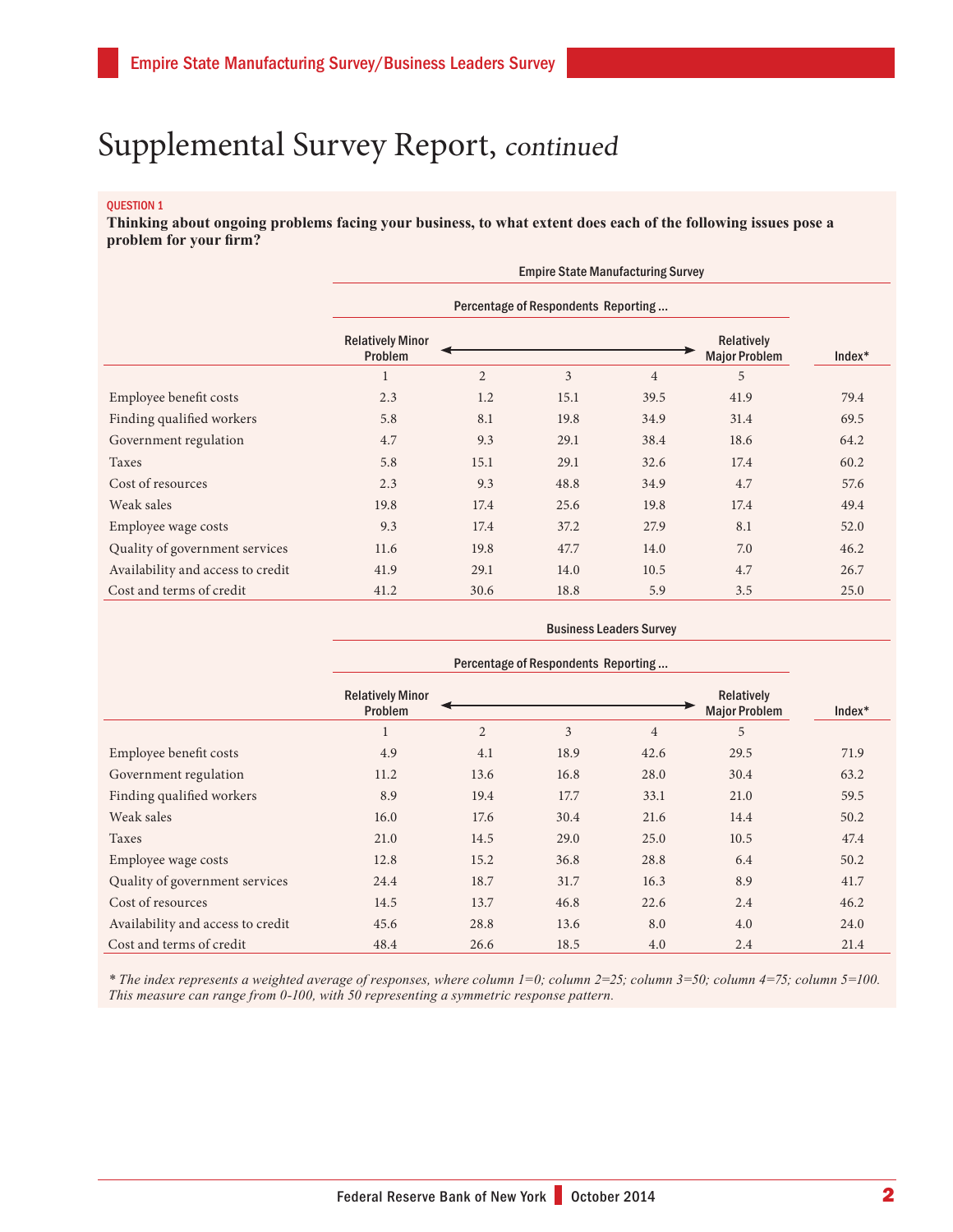#### QUESTION 2

**Now thinking about the next twelve months ... to what extent do you expect each of the following issues to be more or less of a problem a year from now?**

|                                   | <b>Empire State Manufacturing Survey</b> |                |      |                |                                    |          |
|-----------------------------------|------------------------------------------|----------------|------|----------------|------------------------------------|----------|
|                                   | Percentage of Respondents Reporting      |                |      |                |                                    |          |
|                                   | <b>Relatively Minor</b><br>Problem       |                |      |                | Relatively<br><b>Major Problem</b> | $Index*$ |
|                                   | $\mathbf{1}$                             | $\overline{2}$ | 3    | $\overline{4}$ | 5                                  |          |
| Employee benefit costs            | 1.2                                      | 0.0            | 16.5 | 43.5           | 38.8                               | 79.7     |
| Finding qualified workers         | 5.9                                      | 4.7            | 37.6 | 30.6           | 21.2                               | 64.1     |
| Employee wage costs               | 2.4                                      | 7.1            | 48.2 | 30.6           | 11.8                               | 60.6     |
| Government regulation             | 1.2                                      | 10.6           | 48.2 | 27.1           | 12.9                               | 60.0     |
| Taxes                             | 1.2                                      | 11.8           | 49.4 | 25.9           | 11.8                               | 58.8     |
| Weak sales                        | 4.7                                      | 16.5           | 43.5 | 27.1           | 8.2                                | 54.4     |
| Cost of resources                 | 1.2                                      | 9.4            | 60.0 | 23.5           | 5.9                                | 55.9     |
| Quality of government services    | 2.4                                      | 13.1           | 65.5 | 14.3           | 4.8                                | 51.5     |
| Cost and terms of credit          | 18.8                                     | 18.8           | 49.4 | 9.4            | 3.5                                | 40.0     |
| Availability and access to credit | 20.0                                     | 16.5           | 54.1 | 5.9            | 3.5                                | 39.1     |

|                                   | <b>Business Leaders Survey</b>      |                |      |                |                                    |          |
|-----------------------------------|-------------------------------------|----------------|------|----------------|------------------------------------|----------|
|                                   | Percentage of Respondents Reporting |                |      |                |                                    |          |
|                                   | <b>Relatively Minor</b><br>Problem  |                |      |                | Relatively<br><b>Major Problem</b> | $Index*$ |
|                                   |                                     | $\overline{2}$ | 3    | $\overline{4}$ | 5                                  |          |
| Employee benefit costs            | 0.8                                 | 4.8            | 18.4 | 46.4           | 29.6                               | 74.8     |
| Government regulation             | 5.6                                 | 9.6            | 29.6 | 29.6           | 25.6                               | 65.0     |
| Finding qualified workers         | 3.2                                 | 13.7           | 29.8 | 37.1           | 16.1                               | 62.3     |
| Employee wage costs               | 2.4                                 | 4.0            | 51.6 | 33.1           | 8.9                                | 60.5     |
| Taxes                             | 14.8                                | 8.2            | 42.6 | 24.6           | 9.8                                | 51.6     |
| Weak sales                        | 8.8                                 | 18.4           | 40.0 | 23.2           | 9.6                                | 51.6     |
| Cost of resources                 | 7.5                                 | 9.2            | 56.7 | 24.2           | 2.5                                | 51.3     |
| Quality of government services    | 13.6                                | 8.8            | 51.2 | 16.0           | 10.4                               | 50.2     |
| Cost and terms of credit          | 25.0                                | 23.4           | 40.3 | 9.7            | 1.6                                | 34.9     |
| Availability and access to credit | 25.6                                | 24.0           | 40.0 | 8.0            | 2.4                                | 34.4     |

*\* The index represents a weighted average of responses, where column 1=0; column 2=25; column 3=50; column 4=75; column 5=100. This measure can range from 0-100, with 50 representing a symmetric response pattern.*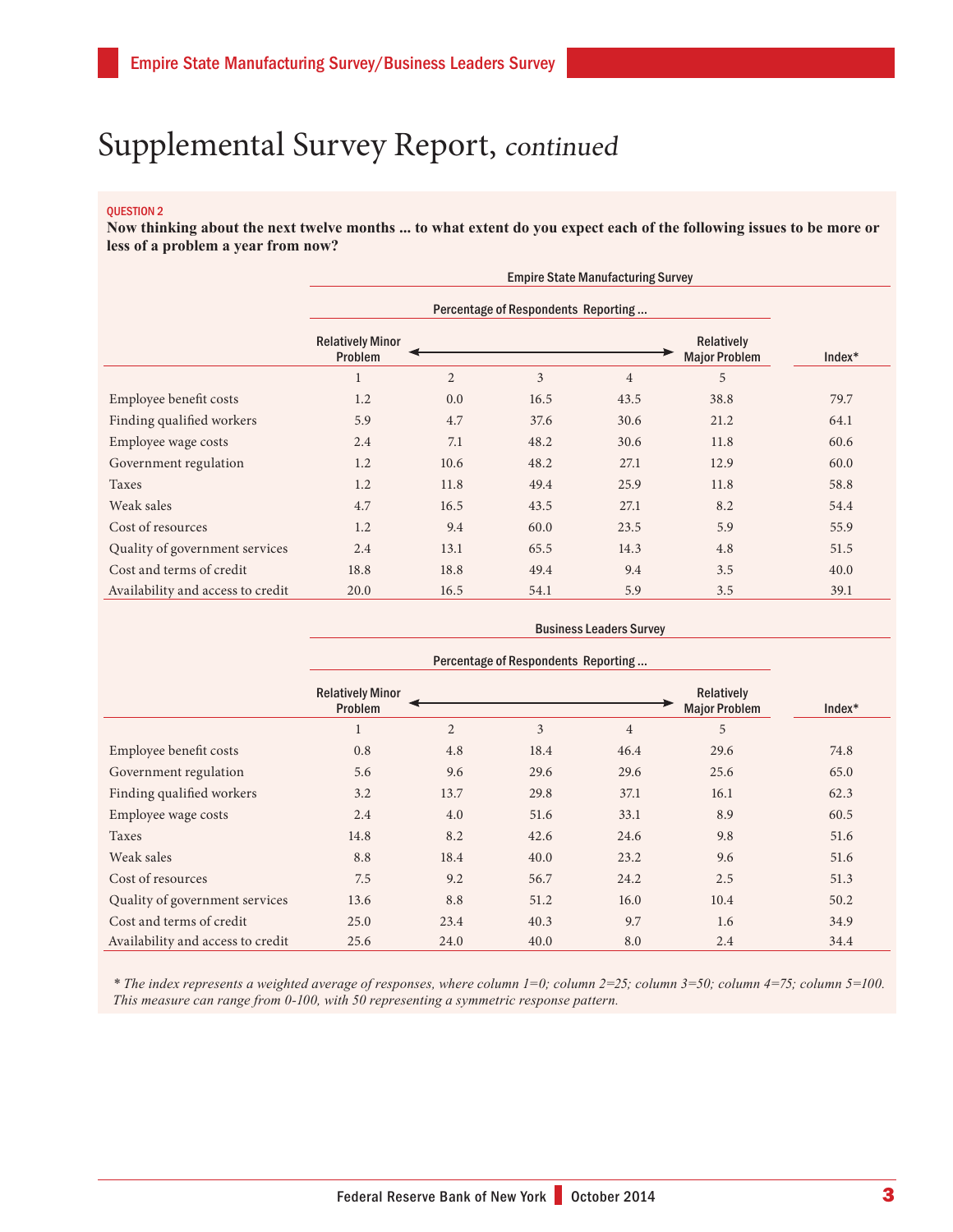#### HISTORICAL OVERVIEW FOR QUESTION 1

**To what extent does each of the following issues pose a problem for your firm?** 



*Note: Categories are ranked from most problematic to least problematic, based on the current Empire State Manufacturing Survey.*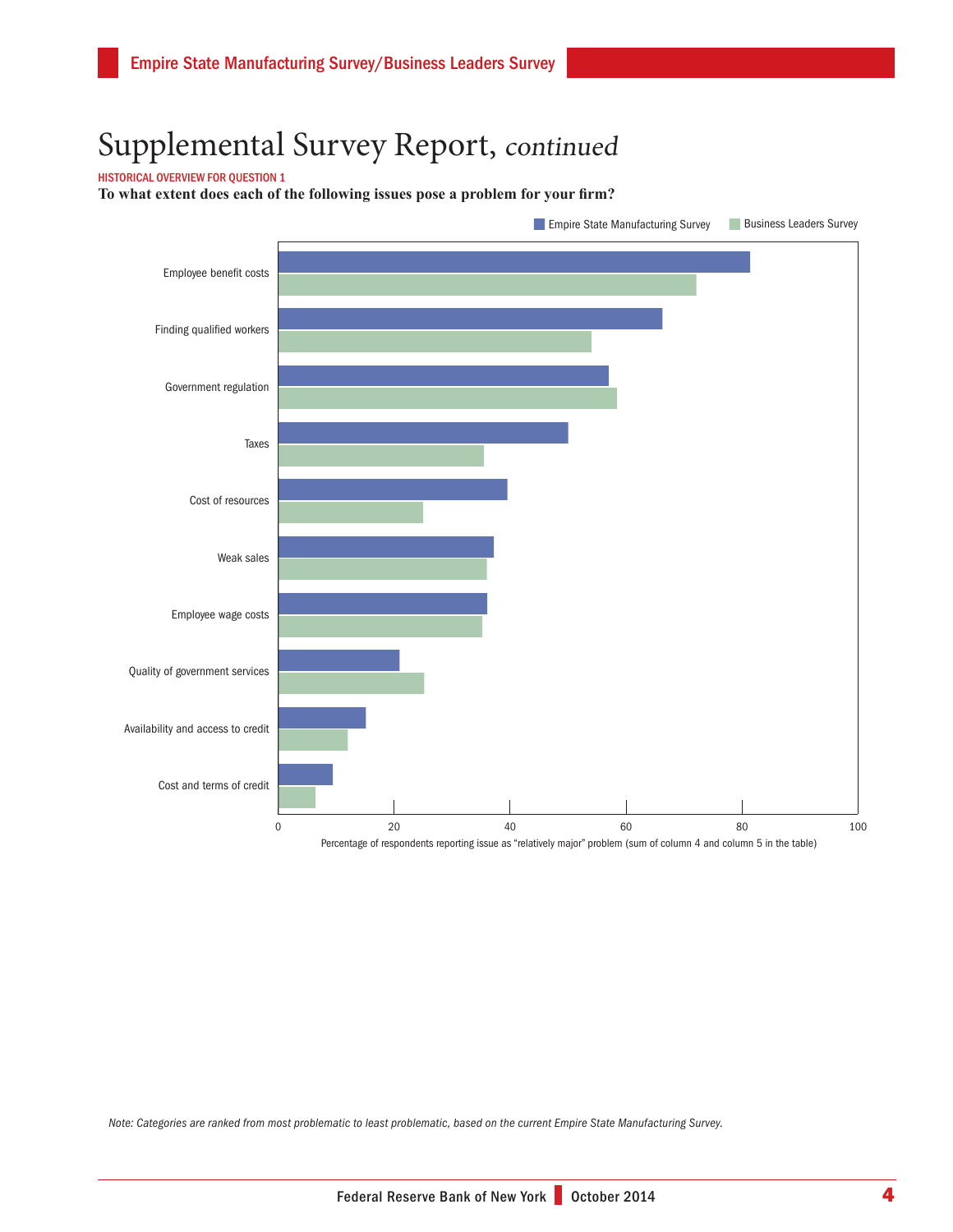HISTORICAL OVERVIEW FOR QUESTION 1

**To what extent does each of the following issues pose a problem for your firm?** 

Problem Ratings: October 2014, December 2013, and Earlier Surveys

### Empire State Manufacturing Survey



Percentage of respondents reporting issue as "relatively major" problem (sum of column 4 and column 5 in the table)

*Note: Categories are ranked from most problematic to least problematic, based on the current Empire State Manufacturing Survey.*